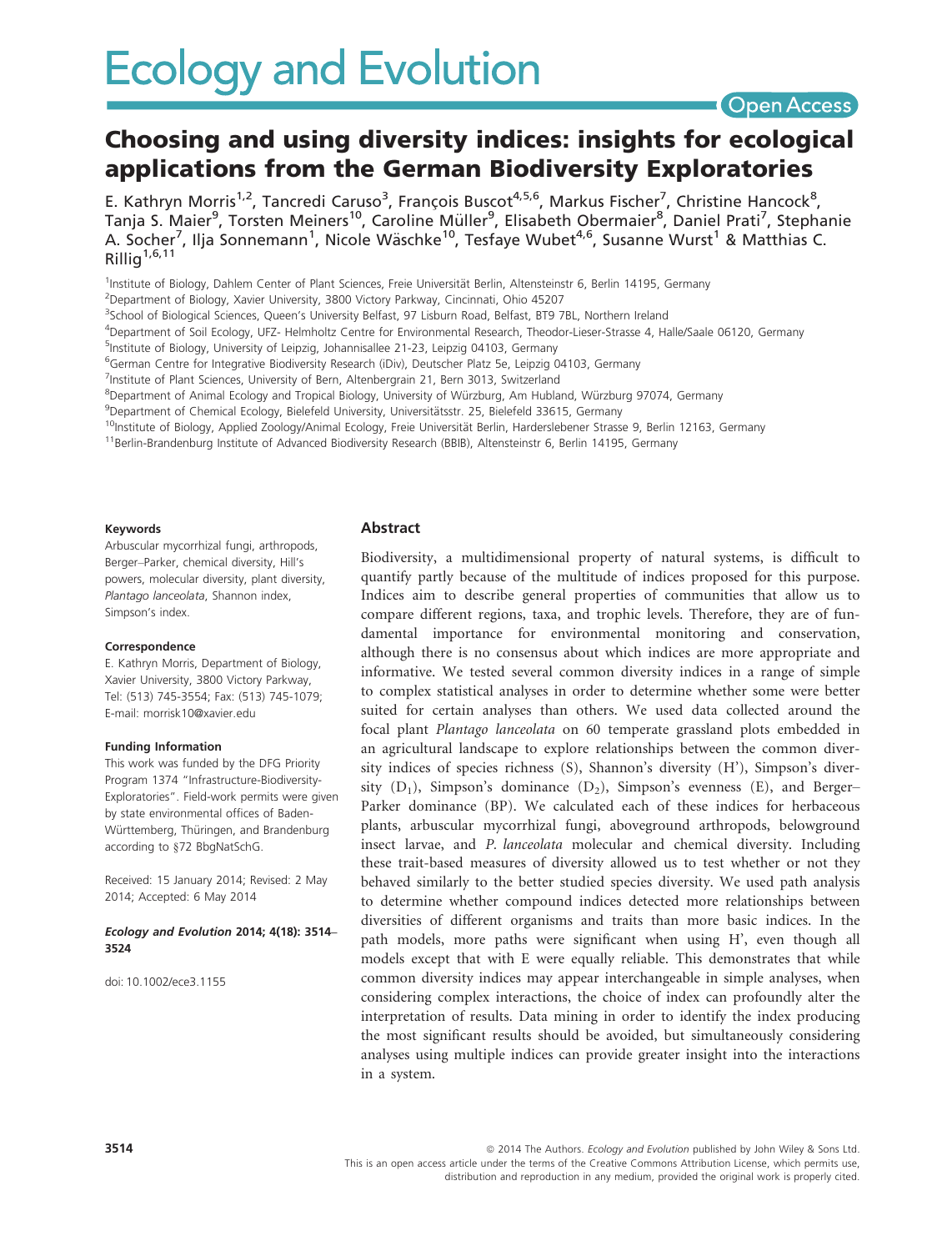# Introduction

Biodiversity represents the variety and heterogeneity of organisms or traits at all levels of the hierarchy of life, from molecules to ecosystems. Typically, the focus is on species diversity, but other forms of diversity, such as genetic and chemical diversity, are also important and informative. Even after deciding which form of diversity to measure, quantifying biodiversity remains problematic because there is no single index that adequately summarizes the concept (Hurlbert 1971; Purvis and Hector 2000). Richness (S), or the number of species or attributes present, is the simplest metric used to represent diversity (Whittaker 1972), and it remains the most commonly applied (Magurran 2004). Intuitively, species or trait abundance is also important for diversity, and the proportional abundance of species can be incorporated into indices representing diversity. The simplest of these indices was proposed by Berger and Parker, has an analytical relationship with the geometric series of the species abundance model (May 1975; Caruso et al. 2007), and reports the proportional abundance of only the most abundant species in the population (BP, Table 1, Berger and Parker 1970).

There have been numerous attempts to create compound indices that combine measures of richness and abundance. Foremost among these are the Shannon's diversity  $(H')$  and Simpson's diversity  $(D_1)$  indices (Table 1), which differ in their theoretical foundation and interpretation (Magurran 2004). H' has its foundations in information theory and represents the uncertainty about the identity of an unknown individual. In a highly diverse (and evenly distributed) system, an unknown individual could belong to any species, leading to a high uncertainty in predictions of its identity. In a less diverse system dominated by one or a few species, it is easier to predict

Table 1. Formulas used to calculate diversity measures analyzed.

| Metric                       | Traditional<br>formula <sup>1</sup> | Surrogate in<br>Hill's Series,<br>Hill's power <sup>2</sup> |
|------------------------------|-------------------------------------|-------------------------------------------------------------|
| Richness (S)                 | Number of species                   | S.0                                                         |
| Shannon's diversity (H')     | $-\sum P_i \ln(P_i)$                | $exp(H')$ , 1                                               |
| Simpson's diversity $(D_1)$  | $1 - \sum P_i^2$                    | $D_2, 2$                                                    |
| Simpson's dominance $(D_2)$  | $1/\sum P_i^2$                      | $D_2, 2$                                                    |
| Berger-Parker dominance (BP) | $P_{\text{max}}$                    | $BP^{-1}$ , $\infty$                                        |
| Simpson's evenness (E)       | D <sub>2</sub> /S                   |                                                             |

 ${}^{1}P_{i}$  is the proportion of individuals belonging to species *i*;  $p_{\text{max}}$  is the proportion of individuals belonging to the most abundant species. Formulas from McCune and Grace (2002), Shannon (1948), and Simpson (1949).

<sup>2</sup>Formulas from Hill (1973).

the identity of unknown individuals and there is less uncertainty in the system (Shannon 1948). This metric is common in the ecological literature, despite its abstract conceptualization (Magurran 2004).  $D_1$  is the complement of Simpson's original index and represents the probability that two randomly chosen individuals belong to different species (McCune and Grace 2002).  $D_2$  is closely related to  $D_1$ , being the inverse of Simpson's original index (Simpson 1949). Both of these transformations serve to make the index increase as diversity intuitively increases, and although both are used,  $D_2$  is more common (Magurran 2004).

Finally, evenness represents the degree to which individuals are split among species with low values indicating that one or a few species dominate, and high values indicating that relatively equal numbers of individuals belong to each species. Evenness is not calculated independently, but rather is derived from compound diversity measures such as H',  $D_1$ , and  $D_2$ , as they inherently contain richness and evenness components. However, evenness as calculated from H' (J') is of only limited use predictively because it mathematically correlates with H' (DeBenedictis 1973). E, calculated from  $D_2$  (Table 1), is mathematically independent of  $D_1$  (Smith and Wilson 1996) and therefore a more useful measure of evenness in many contexts.

Strong correlations between diversity measures should not be surprising as they represent aspects of the same phenomenon. In fact, most of the measures analyzed here can be derived from the same basic generalized entropy formula  $N_a = (\sum_{i=1}^{S} P_i^a)^{1/(1-a)}$ , where  $N_a$  is the effective<br>species number. S is total species number.  $P^a$  is the pro- $\tilde{i} = 1 \frac{F_i}{i}$ <br>S is total species number, S is total species number,  $P_i^a$  is the pro-<br>portional abundance of species is and g is the power portional abundance of species  $i$ , and  $a$  is the power (Table 1; Hill 1973). H' is equally sensitive to rare and abundant species; sensitivity to rare species increases as a decreases from 1, and sensitivity to abundant species increases as a increases from 1 (Fig. 1; Jost 2007). Therefore, S is sensitive to rare species,  $D_1$  and  $D_2$  are sensitive to abundant species, and BP is sensitive to only the most abundant species. As all the  $N_a$ 's have species as the unit, the range of values can be interpreted as a continuum from effective number of the most rare species to effective number of the most abundant species.

Despite the strong relationships between these diversity measures, they are not interchangeable and there has been much debate over which is appropriate in various contexts. For purposes where ranking sites by their level of diversity is the primary goal, such as in conservation planning when selecting sites to be protected, compound indices are often preferred over species richness (Magurran and Dornelas 2010). This was true for macroinvertebrate diversity in riverine sites and for plant diversity in temperate grasslands, where H' and  $D_2$  were calculated,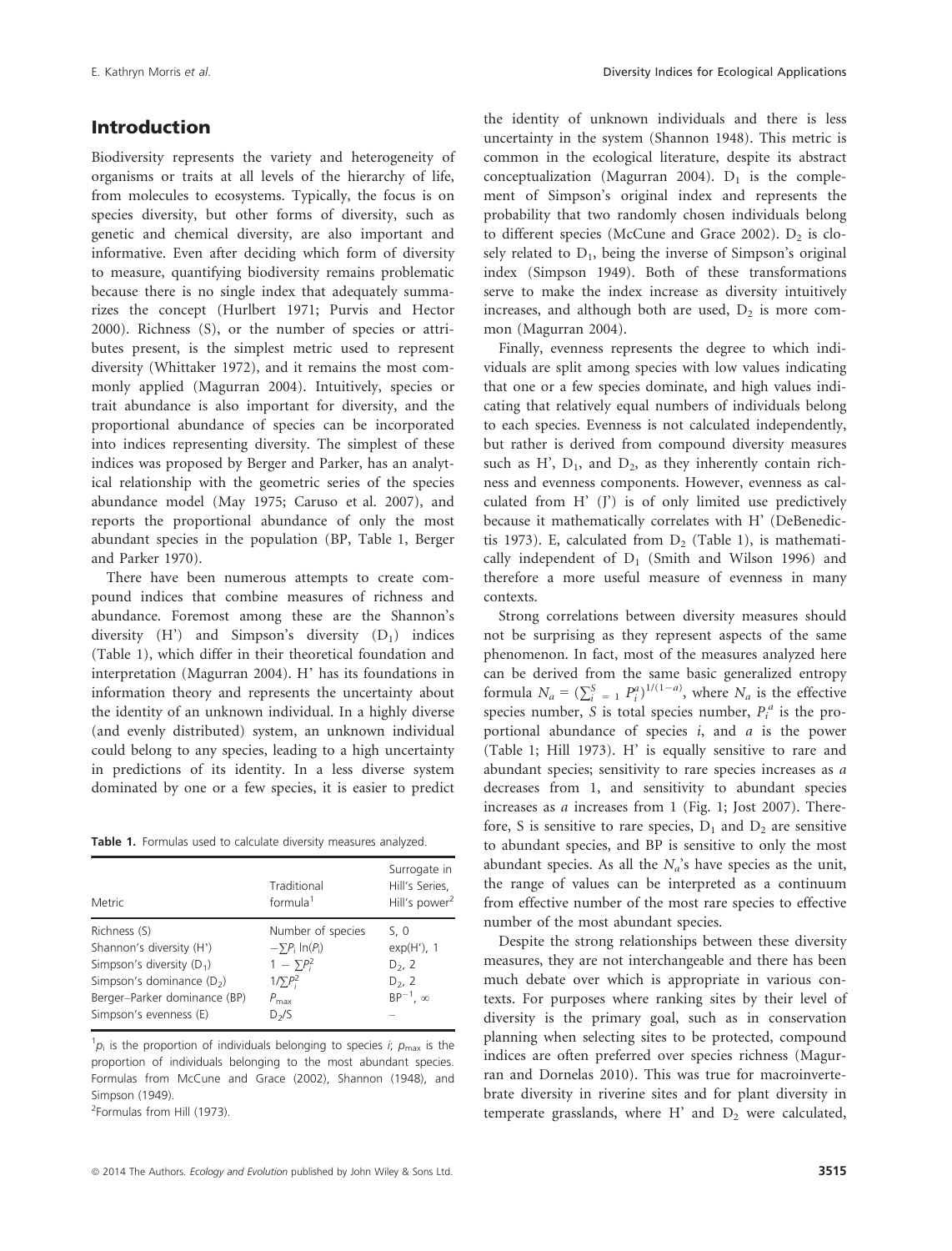

Figure 1. Herbaceous plant diversity in sites with representative high and low land use intensity (LUI). The low LUI site (AEG07) was an unfertilized sheep pasture, while the high LUI site (AEG02) was a fertilized meadow that was mown three times a year. The effective species number decreases in both sites as Hill's power increases and increasingly abundant species are excluded.

respectively, and found to discriminate sites more effectively than S (Wilsey et al. 2005; Heino et al. 2008). In contrast, Magurran and Dornelas (2010) argue against using compound indices when the objective is to detect effects of external factors on diversity, such as when assessing anthropogenic impacts on the environment. There is some empirical evidence that simple indices are indeed more effective in these cases, as S correlated better with landscape parameters than either J' or H' for aquatic macroinvertebrates (Heino et al. 2008). Leinster and Cobbold (2012) advocate for presenting diversity as a continuous metric analogous to Hill's series (Hill 1973). This approach is useful when the change in diversity itself is of interest. However, as experiments and field surveys become ever more complex, an increasingly common objective in biodiversity studies is an understanding of interactions between diversities (i.e., how changes in biodiversity of one trophic level affect biodiversity of other trophic levels). In analyses such as these, where path models can provide great insight into interactions, a single measure of diversity is needed. Additional insights into community dynamics can be obtained by including trait-based diversity measures. For example, when modeling changes in species diversity throughout a community, knowledge of the genetic and chemical diversity of the primary producer (e.g., a plant) in the system would provide mechanistic insights into any changes in herbivorous insect diversity that could be related to the complexity of herbivore defenses or attractants displayed by the plant. It is unclear which diversity index is most effective at this type of complex community level analysis.

We attempted to clarify these complex relationships, and develop guidelines for practical applications, using data collected in grasslands throughout Germany as part of the Biodiversity Exploratories research network, which consists of 150 plots in three regions that are managed with combinations of fertilization, mowing, and grazing (Fischer et al. 2010). We focused on 60 plots containing Plantago lanceolata, and collected data around focal P. lanceolata plants in each plot. Focusing data collection around one plant species allowed us to collect in depth data on the dynamics of similarly structured communities spread across a land use gradient. In addition to species diversity of the plants, arbuscular mycorrhizal fungi (AMF), aboveground arthropods, and belowground insect larvae, we also measured neutral molecular and chemical diversity of P. lanceolata. These neutral measures have not yet been included in analyses of this type, which have to date focused on species diversity components of biodiversity. Including them will allow us to determine whether changes in species diversity dynamics are reflected in other traits that also contribute to biodiversity.

We set out to determine how the detection and interpretation of community dynamics depended on the diversity index chosen. Community dynamics, or interactions between species, can be modeled using path analysis to describe direct and indirect interactions between species and to quantify the strength of these interactions. Including trait-based measures of diversity will provide insights into the mechanisms behind species interactions. The significance and strength of such interactions likely depends on the index used to represent diversity because the diversity indices differ in their emphasis on rare and abundant species, which are predicted to interact in different ways. We also verified that our data set agreed with earlier conclusions that compound diversity indices outperform other indices at discriminating sites as they contain information on both richness and abundance, and that simple indices giving greater weight to rare species outperform compound indices when detecting effects of disturbance on diversity. This is the first analysis to compare performance of diversity indices when quantifying diversity of multiple taxa, genetic diversity, chemical diversity, and the relationships between them. We provide guidelines for appropriate use and interpretation of diversity indices in future studies exploring biodiversity and community dynamics, which are of direct relevance to managers in terms of recommending which biodiversity measurement tools to employ.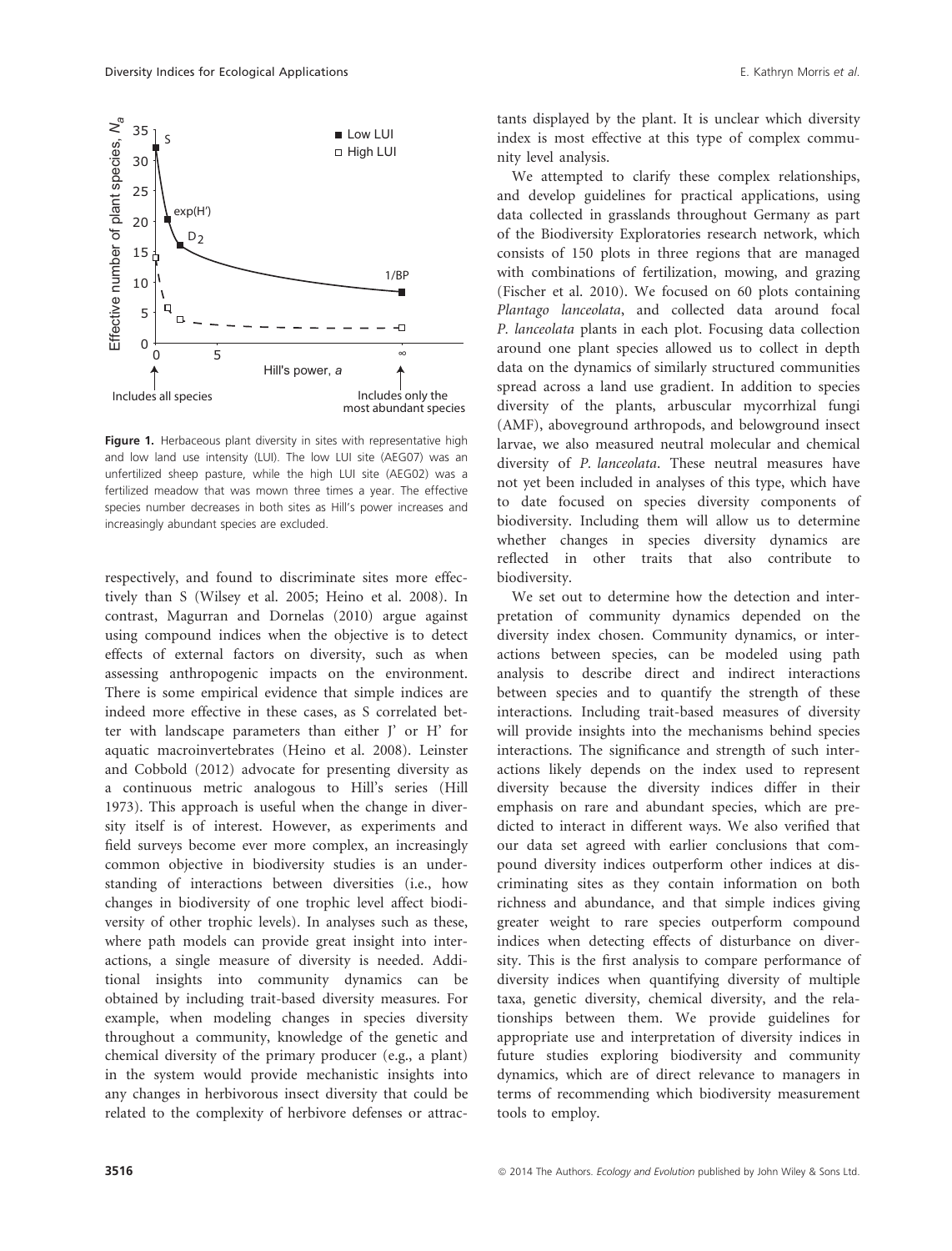# Materials and Methods

## Field sites, measurements, and land use index

We sampled in 60 grassland plots spread across the three regions (Schorfheide Chorin, Hainich Dün, and Schwäbische Alb) of the German Biodiversity Exploratories (see Supporting Information for a list of sites, and Fischer et al. 2010 for site details). Ten focal P. lanceolata plants were marked on each plot in June and July of 2008, and future sampling was conducted around these focal plants. Interactions between plants, symbiotic fungi, above and belowground herbivores, and parasitoids in temperate grasslands are extraordinarily complex. Collecting data around the same plant species on each plot allowed us to focus on a more manageable network of interactions and to explore mechanisms driving interactions by including trait-based measures of diversity. P. lanceolata was chosen as the focal plant because of its relative abundance in all three exploratories and because of its potential for mediating interesting interactions within and between aboveground (tritrophic interactions involving herbivores and parasitoids) and belowground biota (involving arbuscular mycorrhizal fungi and insect larvae; Gange and West 1994; Wurst and van der Putten 2007). Furthermore, some target metabolites of P. lanceolata are well characterized (Fontana et al. 2009), and our expansion of this knowledge base using metabolic fingerprinting approaches allowed us to investigate how chemical diversity relates to diversity of other organism groups. Finally, P. lanceolata is known to exhibit genetic differentiation at the population level (Kuiper and Bos 1992).

Detailed methods used to assess diversity of all organisms/traits are given in the Supporting Information. Briefly, we quantified herbaceous plant diversity by estimating percent cover of each species in a 15 cm sampling radius around the focal plants. Arbuscular mycorrhizal fungal diversity was quantified using terminal restriction fragment length polymorphism analysis of DNA extracted from rhizosphere soil of focal plants (Morris et al. 2013). Aboveground arthropods were collected from plant surfaces, and belowground insect larvae were sorted by hand or heat extracted from soil cores collected beneath focal plants. Plant molecular diversity was quantified for five loci, and chemical diversity of P. lanceolata was assessed by UHPLC-TOF-MS using metabolic fingerprinting techniques.

Land use intensity (LUI) on each site was quantified as an index incorporating three equally weighted variables: fertilization, mowing, and grazing intensity. For each experimental plot  $i$ , land use intensity  $LUI[i]$  is defined as the sum of each variable divided by its mean over all experimental plots per exploratory:

$$
LUI[i] = F[i]/F[mean, E] + M[i]/M[mean, E] + G[i]/G[mean, E]
$$

where  $F[i]$  is the fertilization level (kg nitrogen  $\text{ha}^{-1} \cdot \text{year}^{-1}$ ),  $\text{M}[i]$  is the frequency of mowing per year, and  $G[i]$  is the livestock density (livestock units ha<sup>-1</sup>-year<sup>-1</sup>) on each site *i*. The mean  $L[i]$  across the years 2006–2008 was used in this study, where F[mean, E], M[mean, E], and G[mean, E] are defined as the mean value across all 3 years. Land use intensity was squareroot-transformed to improve normality and is dimensionless due to standardization by ratios. Land use data are based on interviews with farmers and landowners conducted each year by the management teams of each exploratory (Blüthgen et al. 2012).

## Statistical analyses

We calculated richness (S), Shannon's diversity (H'), Berger–Parker dominance (BP), Simpson's diversity  $(D_1)$ , Simpson's dominance  $(D_2)$ , and Simpson's evenness  $(E)$ for each organism/trait group (Table 1). For plant, aboveground arthropod, and belowground insect larva data, abundance was quantified as number of individuals. For mycorrhizal fungi, terminal restriction fragments (TRFs) were used as surrogates for species, and abundance was quantified as peak height of each TRF. Metabolites were used as surrogates for species in the chemical diversity data, and abundance was quantified as peak intensity. Microsatellite data from five loci were used as a surrogate for species with the population genetic data, and abundance was quantified as allele frequencies at each locus. Also for population genetic data,  $D_1$  is equal to the expected heterozygosity under Hardy–Weinberg equilibrium, whereas  $D_2$  is known as the effective number of alleles, both of which are commonly used measures of genetic diversity (Frankham et al. 2002). The formulas given in Table 1 are for complete populations, and the actual formulas for calculating these indices from sample data are slightly more complex (Magurran 2004). However, in practice, the difference between these two approaches is usually so small that the simpler formulas are generally acceptable (Magurran 2004). For organisms/ traits where samples were taken around multiple focal plants per plot, the mean of each diversity index per plot was calculated.

In order to ensure that our estimates of S were reliable, we computed several estimates of total species/trait number based on extrapolations from species/trait accumulation curves, namely Chao 1, Jackknife 1, and Bootstrap for each organism/trait using R package 'vegan' and compared them with the observed total species/trait number (Magurran 2004; Oksanen et al. 2012).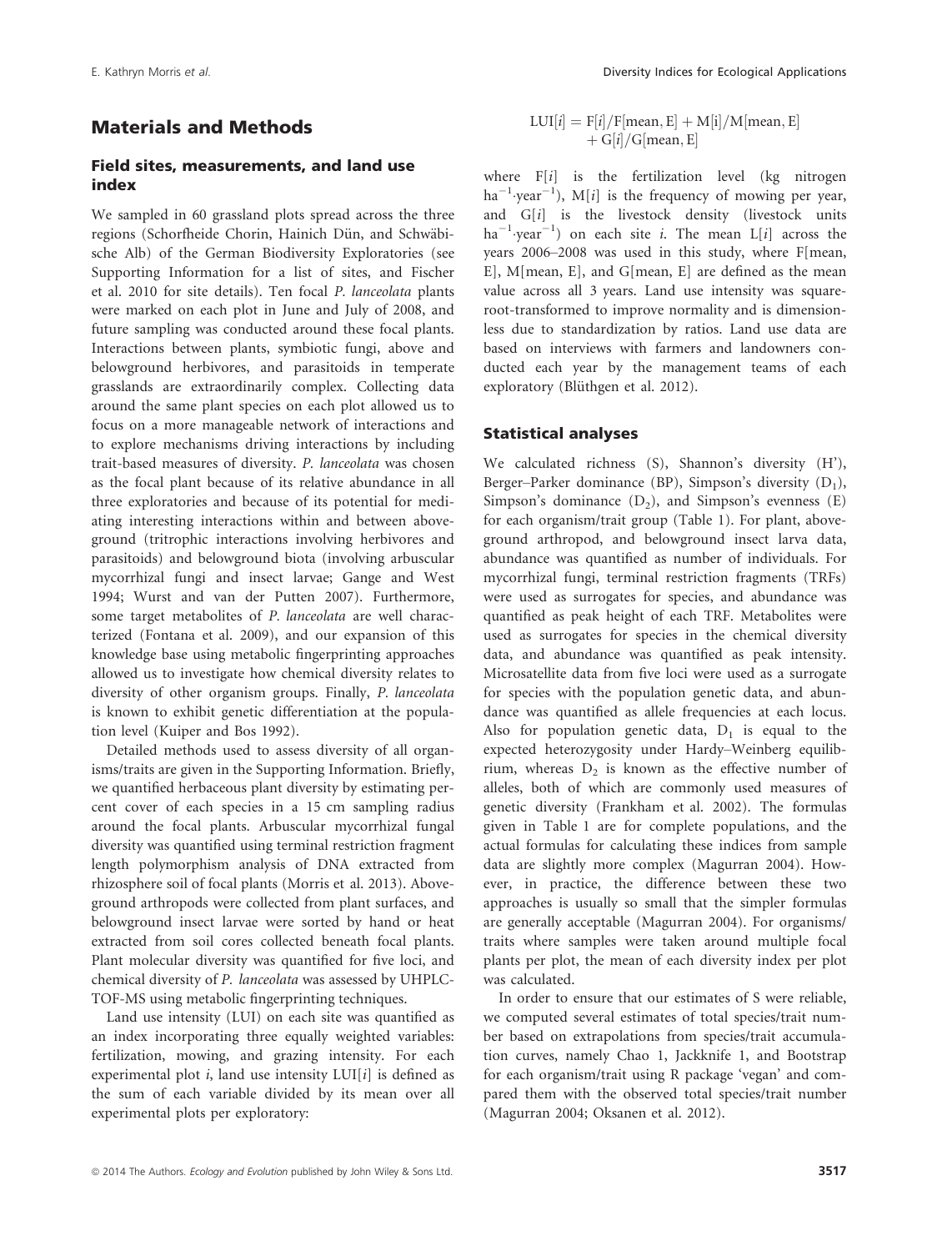### Detecting community dynamics

We constructed a path model of hypothesized relationships between organism/trait groups (Fig. 2). Belowground insect larvae were not included in the path models because they were sampled on fewer sites than other groups, and their inclusion would have reduced the sample size below acceptable limits given the complexity of our model. We



Figure 2. Structural equation models of links between diversity of organisms or traits measured in and around Plantago lanceolata. S, richness, H', Shannon's diversity,  $D_1$ , Simpson's diversity,  $D_2$ , Simpson's dominance, BP, Berger–Parker dominance, E, Simpson's evenness, mol, Plantago molecular features, chem, Plantago chemical features, AMF, arbuscular mycorrhiza, plant, herbaceous plant, arth, aboveground arthropod. Solid lines indicate positive effects, while dashed lines indicate negative effects. Black lines indicate significant paths, while gray lines indicate nonsignificant paths at  $\alpha = 0.05$ . The magnitude of the path coefficient is indicated by line thickness.

ran the same structural model with each of the diversity indices, and we report model fit as chi-square and its associated P-value, with P-values greater than 0.05 indicating an acceptable fit (Hooper et al. 2008). As chi-square can be influenced by sample size, we also report the root mean square error of approximation (RMSEA), where smaller values indicate more parsimonious models, and values <0.07 suggest an adequate model fit (Hooper et al. 2008). The Tucker Lewis Non-Normed Fit Index (TLNNFI) is less sensitive to sample size and accounts for model parsimony, with values close to one indicating good model fit (Hooper et al. 2008). Path analyses were performed using the 'SEM' package version 0.9–16 in R (Fox 2006). All analyses were performed with R v2.11.1 and newer (R Core Team 2013).

### Verifying earlier findings

We performed Pearson correlations between all metrics within an organism/trait group to assess relationships between the different diversity measures, after transforming data to improve normality where necessary. Each organism/trait group was analyzed separately because we could not be sure that the same pattern would be found for all groups and therefore did not want to pool data. In order to account for multiple comparisons, we used Bonferroni corrected P-values for all correlations within each organism/ trait group. We then used principal component analysis (PCA) of correlation matrices to determine which measures of diversity were best able to differentiate sites by calculating importance values (IV) for each index (Wilsey et al. 2005). The IVs synthesize information on the importance of each principal component axis and the score for each diversity index to generate one number representing the overall importance of each diversity index in distinguishing plots based on distances between plots in the ordination.

We also performed linear regressions of each measure of diversity within organism/trait groups on LUI in order to determine whether or not the effect of land use depended on the metric chosen, after transforming data to improve normality of residuals where necessary. Indices detecting the greatest number of significant effects were judged to be the most effective, although if land use did not affect diversity in our system these indices would actually be the least effective. We used Bonferroni corrected P-values within each organism/trait group to account for multiple comparisons.

# **Results**

## Robustness of S

Estimates of total species/trait number showed that our observed richness values likely underestimated total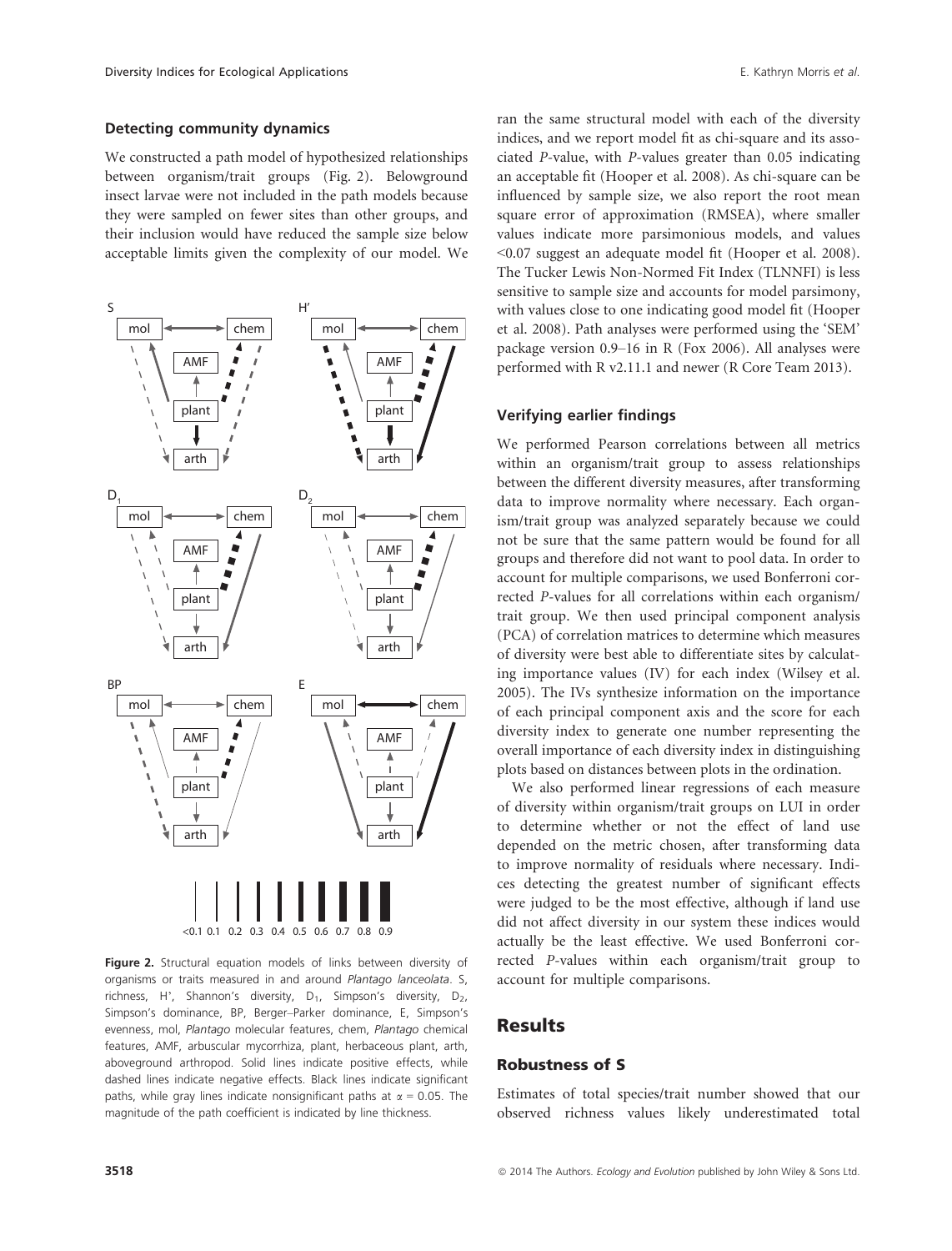richness for many organism/trait groups (Table 2). Estimates of aboveground arthropod, chemical, and two loci of molecular richness overlapped our observed values, suggesting that these observations are robust. For the other organism/trait groups, compound diversity measures, especially  $D_1$  and  $D_2$ , may be more appropriate than S because they are not as dependent on sample size (Magurran 2004).

## Detecting community dynamics

The chi-square P-values for the path models increased slightly in the order  $E \ll S \le H' = D_1 \le D_2 \le BP$ (Table 3), suggesting that model fit may have improved along this gradient from indices emphasizing rare species to those emphasizing dominant species. However, the generally excellent fit of most models suggests that all adequately represent the data. The different number of significant paths in each model therefore highlights the different information emphasized by each metric. The only consistently significant path in all models (excluding E) was a negative effect of herbaceous plant diversity on chemical diversity of P. lanceolata, indicating that this effect was consistent across rare and abundant species. In contrast, the negative effect of plant diversity on arthropod diversity was only apparent in the S and H' models suggesting that it is driven by rare species. No relationships appeared to be driven by changes in abundant species or traits. The path analysis also showed that E represents different information than that captured by the

Table 2. Total observed species/order number, alleles per locus, and metabolites, and estimates of total species or trait number (mean  $\pm$  SE) for each organism/trait.

|                                           | Observed<br>species<br>number | Chao       | Jackknife    |                  |
|-------------------------------------------|-------------------------------|------------|--------------|------------------|
|                                           |                               |            |              | <b>Bootstrap</b> |
| Plant                                     | 177                           | $239 + 20$ | $240 \pm 12$ | $206 \pm 6$      |
| AMF                                       | 60                            | $71 + 7$   | $76 + 4$     | $68 \pm 3$       |
| Aboveground<br>arthropod <sup>1</sup>     | 14                            | $16 + 4$   | $16 + 1$     | $15 + 1$         |
| Belowground<br>insect larvae <sup>2</sup> | 23                            | $30 + 6$   | $32 + 3$     | $27 + 2$         |
| Molecular                                 |                               |            |              |                  |
| Locus <sub>1</sub>                        | 92                            | $97 + 4$   | $102 + 4$    | $98 + 2$         |
| Locus <sub>2</sub>                        | 54                            | $59 + 4$   | $63 + 3$     | $59 + 2$         |
| Locus 3                                   | 16                            | $16 + 0$   | $16^3$       | $16 + 0$         |
| Locus <sub>4</sub>                        | 36                            | $39 + 3$   | $42 + 2$     | $39 + 1$         |
| Locus <sub>5</sub>                        | 129                           | $145 + 9$  | $153 + 5$    | $141 + 3$        |
| Chemical                                  | 1449                          | $1449 + 0$ | $1449^3$     | $1449 + 0$       |

<sup>1</sup>Aboveground arthropods were identified to order.

<sup>2</sup>Belowground insect larvae were identified to family.

<sup>3</sup>No estimate of standard error possible because of the absence of singular alleles or metabolites.

other diversity indices (Fig. 2, Table 3). Furthermore, the model using E fit the data poorly, while the fit of the other models was excellent, as evidenced by low RMSEA and high TLNNFI values.

## Verifying earlier findings

Correlations between diversity indices were generally strong within organism/trait groups, and BP correlated negatively with S, H',  $D_1$ , and  $D_2$  (Supporting Information, Table S1). E did not correlate in a consistent manner with any other index of diversity. For example, E was positively correlated with S for Plantago chemical diversity, but negatively correlated with S for aboveground arthropod diversity. Only in the belowground insect larvae did E not correlate with any other diversity index (Supporting Information, Table S1). This unpredictability of E demonstrates that it carries information not included in the other measures of diversity and argues for including E when analyzing multiple diversity indices. We used PCA to visually represent these correlations and determine if any metrics were better at differentiating plots, despite the strong correlations between all metrics (Fig. 3). Our results agreed with those of Wilsey et al. (2005) and Heino et al. (2008) showing that compound indices discriminate between plots better than more simple diversity measures.

Land use intensity generally did not affect diversity, with no evidence for stimulation or suppression of AMF, aboveground arthropod, belowground insect larvae, or P. lanceolata molecular or chemical diversity for any diversity index used (Table 4). This lack of effect of LUI is apparent in the PCAs (Fig. 3), where LUI is orthogonal (perpendicular) to most diversity indices, indicating that it is independent of them and that there is little overlap in how plots are discriminated based on LUI or diversity. In contrast, we found evidence for effects of LUI on plant diversity for three of the six metrics  $(S, H', and D_2)$ . Furthermore, the magnitude of this effect was similar for all

Table 3. Model fit statistics for path analysis models.

| Chi-squared, $P1$<br>Model |            | RMSEA <sup>2</sup> | TLNNFI <sup>3</sup> |
|----------------------------|------------|--------------------|---------------------|
|                            | 1.18, 0.76 | < 0.0001           | >0.99               |
| H,                         | 0.51, 0.92 | < 0.0001           | >0.99               |
| $D_1$                      | 0.50, 0.92 | < 0.0001           | >0.99               |
| D <sub>2</sub>             | 0.44, 0.93 | < 0.0001           | >0.99               |
| <b>BP</b>                  | 0.15, 0.98 | < 0.0001           | >0.99               |
|                            | 6.39, 0.09 | 0.14               | 0.35                |
|                            |            |                    |                     |

<sup>1</sup>For all models  $df = 3$ .

<sup>2</sup>RMSEA – root mean square error of approximation.

<sup>3</sup>TLNNFI - Tucker Lewis non-normed fit index.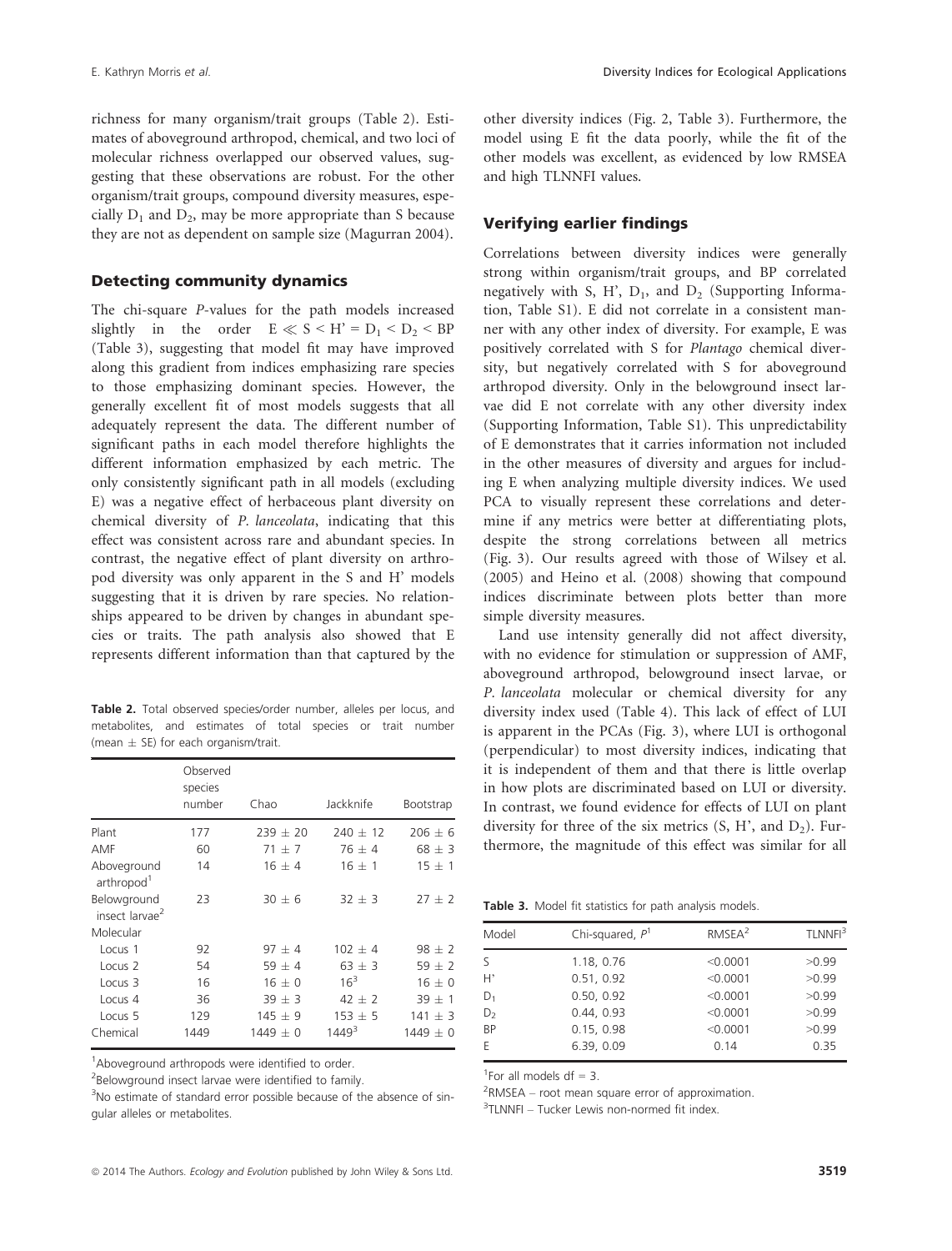six metrics. We used Bonferroni corrected P-values to account for multiple comparisons, but if only one diversity index had been chosen a priori for analysis all but E would have been significantly affected by LUI at the more typical  $\alpha = 0.05$ .

# **Discussion**

We compared diversities of multiple organism/trait groups across a land use gradient in order to determine how the choice of index affected results of path analyses. We also tested which diversity indices provided the greatest ability to discriminate sites, and whether or not the effect of land use on diversity depended on the diversity index chosen.

## Detecting community dynamics

Our ability to detect relationships between diversities of organisms/traits was clearly influenced by the choice of diversity index, despite the fact that all path models (except that using E) fit the data. The failure of our path model to fit the E data suggests that interactions between diversities in our system are driven primarily by differences in abundance, and not by changes in evenness. Model fit increased slightly as rare species/traits were excluded from the index used, suggesting that rare species/traits were behaving in ways deviating from model predictions. However, similar fit statistics using RMSEA and TLNNFI suggest that any such deviations were small. When using BP and focusing only on the most abundant



Figure 3. Principal component analysis of diversity measures taken in and around Plantago lanceolata, and land use intensity (LUI). S, richness, H', Shannon's diversity,  $D_1$ , Simpson's diversity, D<sub>2</sub>, Simpson's dominance, E, Simpson's evenness, BP, Berger–Parker dominance, plant, herbaceous plant diversity, AMF, arbuscular mycorrhizal fungal diversity, above, aboveground arthropod diversity, below, belowground insect larvae diversity, mol, P. lanceolata molecular diversity, chem, P. lanceolata chemical diversity. Numbers indicate importance values for each vector.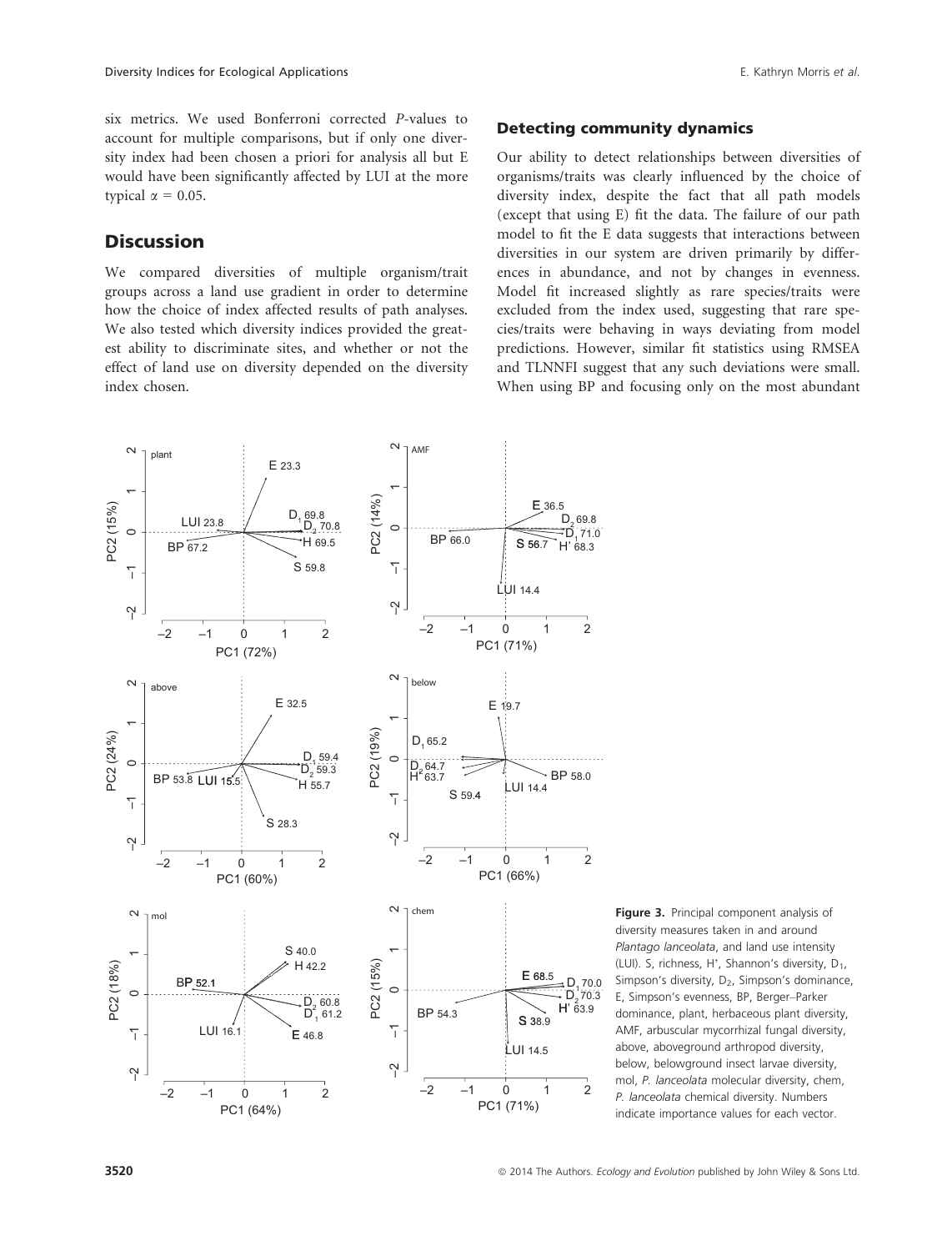Table 4. Results of linear regression of richness (S), Berger–Parker dominance (BP), Shannon's diversity (H'), Simpson's diversity (D<sub>1</sub>), Simpson's dominance (D<sub>2</sub>), and Simpson's evenness (E) of various traits measured in grassland plots in and around Plantago lanceolata on land use intensity [F, P, r].

|         | Plant<br>$(N = 60)$   | AMF<br>$(N = 60)$     | Aboveground<br>arthropods $(N = 60)$ | Belowground<br>insect larvae $(N = 20)$ | Molecular<br>features $(N = 60)$ | Chemical<br>features ( $N = 59$ ) |
|---------|-----------------------|-----------------------|--------------------------------------|-----------------------------------------|----------------------------------|-----------------------------------|
| S.      | $9.68, 0.0029, -0.38$ | $0.004, 0.947, -0.01$ | 0.08, 0.774, 0.04                    | 0.09, 0.771, 0.07                       | $1.54, 0.220, -0.16$             | 0.69, 0.411, 0.11                 |
| BP.     | 7.40, 0.0086, 0.34    | 0.04, 0.841, 0.03     | 1.21, 0.276, 0.14                    | $0.001, 0.970, -0.01$                   | 2.19, 0.144, 0.19                | $0.01, 0.918, -0.01$              |
| $H^*$   | $9.44, 0.0032, -0.37$ | $0.03, 0.872, -0.02$  | $0.55, 0.462, -0.10$                 | 0.05, 0.819, 0.05                       | $2.84, 0.097, -0.22$             | 0.16, 0.687, 0.05                 |
| $D_1$   | $7.33, 0.0089, -0.33$ | $0.11, 0.742, -0.04$  | $0.85, 0.362, -0.12$                 | 0.03, 0.868, 0.04                       | $0.52, 0.475, -0.09$             | $0.005, 0.946, -0.01$             |
| $D_{2}$ | $8.86, 0.0043, -0.36$ | $0.13, 0.720, -0.05$  | $0.78, 0.380, -0.12$                 | 0.002, 0.989, 0.003                     | $0.59, 0.445, -0.10$             | 0.04, 0.842, 0.03                 |
| E.      | $1.27, 0.2650, -0.15$ | $0.26. 0.615. -0.07$  | $1.35, 0.251, -0.15$                 | $0.06, 0.815, -0.06$                    | $0.04, 0.841, -0.03$             | 0.01, 0.929, 0.01                 |

Values in bold indicate significance at Bonferroni corrected  $\alpha$  of 0.05/6 = 0.0083.

species/trait, we detected a negative dependence of P. lanceolata chemical diversity on herbaceous plant diversity. This shows that as the abundance of the most abundant plant species increases, the abundance of the most abundant chemical metabolite declines. This pattern also holds when using  $D_1$  and  $D_2$ , in fact with a higher path coefficient, indicating that when other highly abundant species/traits are included, the relationship between plant and chemical diversity is even stronger. When moderately rare species/traits are also considered using H', even more relationships become apparent. The positive dependence of aboveground arthropod diversity on chemical diversity, and the negative dependence of aboveground arthropod diversity on molecular diversity may therefore be driven equally by rare and abundant species, while abundant species/traits do not seem important for these interactions. The positive dependence of aboveground arthropod diversity on plant diversity is apparent in the models using H' and S, suggesting that rare species are driving this interaction. The presence of a significant path from plant to chemical diversity for all indices (except E) suggests that changes in both rare and abundant metabolites are negatively affected by changes in rare and abundant plants.

The a priori choice of only one index for a path analysis could have profound consequences on interpretation of relationships between organisms/traits. Running models with a range of diversity indices along Hill's series allowed us to better understand interactions within our system. Abundance of rare to moderately rare arthropods was positively affected by abundance of rare to moderately rare plants. This may be due to increased niche availability for specialist insect species as plant diversity increased. The negative relationship we observed between plant and chemical diversity for all indices, except E, was also apparent in a separate analysis (only H' was calculated) using more extensive chemical and plant diversity data sets (T. S. M. Maier & C. M. Müller, unpubl. data). This persistent negative relationship between plant and chemical diversity could be explained by likely reductions in P. lanceolata abundance as plant diversity increased and other plant species took up space in the system. In sites with low plant diversity, intraspecific P. lanceolata competition could affect chemical composition (Barton and Bowers 2006). Any decreases in P. lanceolata abundance associated with increasing plant diversity would also be expected to lead to reduced attack of P. lanceolata by specialist herbivores of this plant and therefore reduced induction of defense responses, seen as reduced diversity in the metabolic profile of the plant. Positive relationships between chemical and aboveground arthropod diversity may be explained by increased production of compounds attracting and/or stimulating pollinators, herbivores, and parasitoids of herbivores, and by induction responses of the plant to different interacting species (Sutter and Müller 2011). These further hypothesized interactions between P. lanceolata metabolites and different insect groups suggested by the current analysis could be specifically tested in future experiments or field sampling campaigns.

## Verifying earlier findings

As in other studies (Wilsey et al. 2005; Heino et al. 2008), we found that S provided a poor ability to discriminate sites, while the compound diversity measures, primarily  $D_1$  and  $D_2$ , provided the greatest such ability. The failure of E to effectively discriminate sites shows that the synthesis of richness and abundance information is necessary for site discrimination and that the individual components of the compound diversity measures (S and E) are much less informative when considered independently. The greater ability of measures derived from Hill's  $N_2$  (D<sub>1</sub>, D<sub>2</sub>) to discriminate sites further suggests that site differences are largely based on differences in abundant species.

A further strength of compound diversity measures over species richness is their reduced dependence on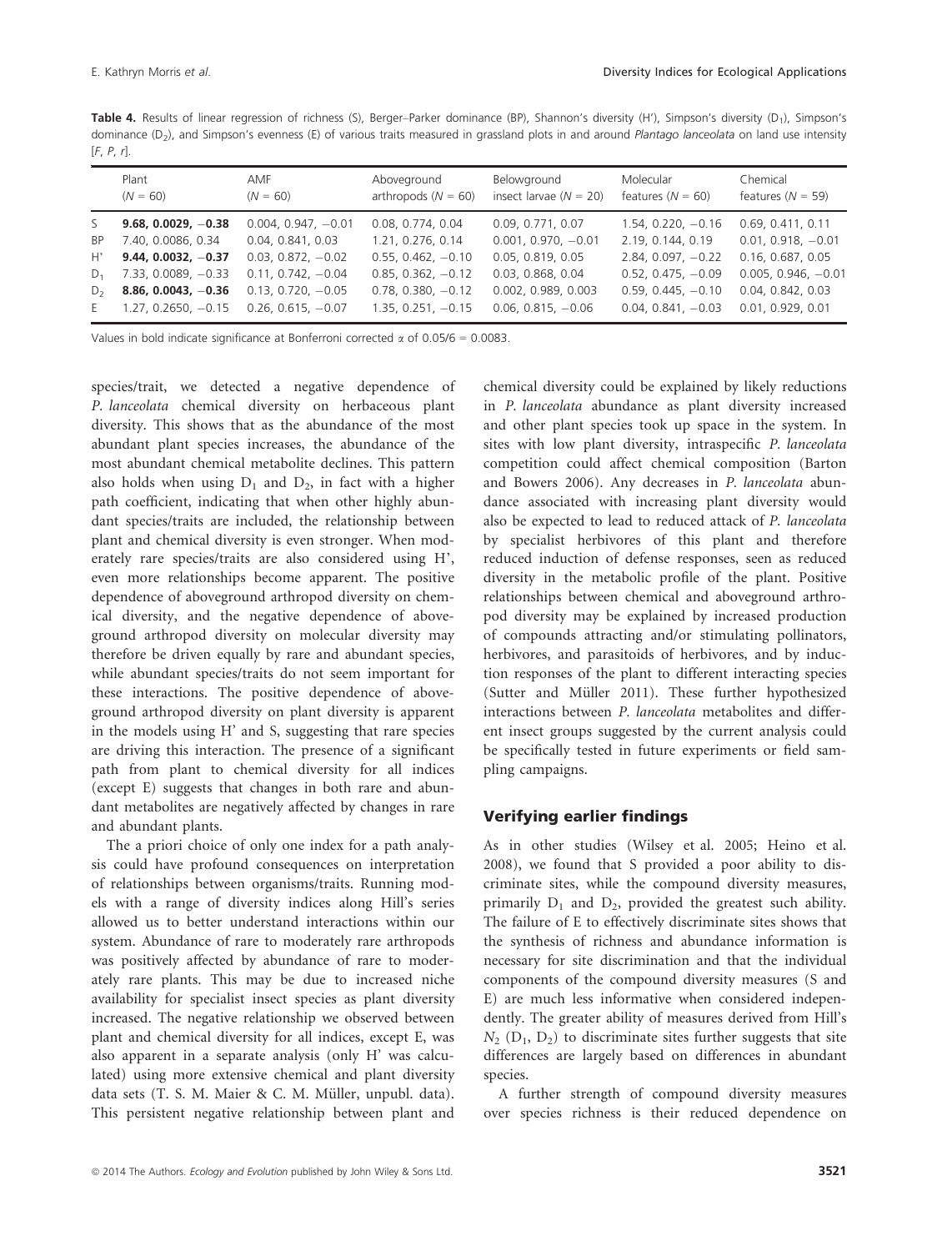sampling effort (Magurran 2004). We likely underestimated diversity of plants, AMF, belowground insect larvae, and three molecular loci (Table 2). This may be because we sampled multiple grasslands spread across Germany, and our sampling plan may not have been sufficient to adequately catalog the diversity of some organisms/traits across such a broad area. For these groups, compound diversity indices are expected to be more robust than S, although they are still influenced to some extent by sample size (Magurran 2004). In contrast, we may have overestimated chemical diversity, as number of peaks is probably higher than the number of real metabolites due to fragments, adducts, and isotopes that may occur in the metabolic fingerprinting approach. On the other hand, metabolic fingerprinting was only done of polar metabolites, so the overall metabolite number in each sample is in total again higher.

Diversity of organisms/traits in our system was remarkably uninfluenced by land use changes including increased fertilization, grazing, and mowing. We found no effect of land use on diversities of AMF, aboveground arthropods, belowground insect larvae, or P. lanceolata molecular or chemical diversity. Aboveground arthropods were identified to order, while belowground insect larvae were identified to family. It is not entirely clear what level of resolution is achieved with the NS31-AM1 primers used in the AMF analysis, but it is almost certainly higher than species level. Any effects of LUI may only be apparent at finer taxonomic scales. In this analysis, we focused on species associated with P. lanceolata, and it is possible that effects of LUI would be observed in broader communities. At least in this system, molecular and chemical diversity were less sensitive to land use than herbaceous plant species. Three of the six plant diversity measures (S, H',  $D_2$ ) were negatively affected by LUI. The differing sensitivities of diversity indices to LUI in our analysis were largely driven by our need to correct for multiple comparisons. In analyses using only one diversity index, similar significant effects of LUI would have been detected using any of the indices we included, except E. Thus, when conducting simple statistical analyses of a specific effect of disturbance on diversity, the choice of index does not appear particularly important.

## Trait-based diversity measures

We included two trait-based measures of diversity in order to assess their performance relative to species diversity. Chemical and plant diversity (except evenness) were consistently negatively correlated, but there were no other correlations between chemical and molecular diversity and diversity of any other organism. This shows that trait-based diversity measures can capture unique information and can be useful when considered along with species diversity. For example, based on the significant relationships identified in our path analysis between chemical, plant, and arthropod diversity, we were able to formulate new hypotheses about regulation of defense induction in our system that would not have been apparent without chemical diversity in the model.

As for the measures of species diversity, the compound diversity indices  $(D_1, D_2, H')$  outperformed others when differentiating sites based on molecular and chemical diversity data. This suggests that, at least very generally, relationships between richness and evenness of these traits are similar to those seen in species diversity. Also, estimates of total richness were much closer to observed richness values for molecular and chemical diversity than for most organism groups. This suggests that it is easier to thoroughly sample at least some traits than it is to sample species. Given the dependence of many indices on sampling effort, this is a clear benefit of trait-based diversity measures. Overall, the trait-based measures of diversity performed very well and potentially have a place in other biodiversity studies as thorough measures of richness that capture information largely missed by organismal species diversity.

# Conclusions

The importance of carefully deciding how to quantify diversity in multiple organism/trait groups is apparent from our analysis. The failure of any species/trait group other than herbaceous plants to detect effects of land use also calls into question the practice of using easy to measure indicator taxa to estimate effects on other taxa. At the very least, analyses such as this should precede selection of such indicator taxa to ensure that nonindicator taxa are in fact behaving as expected.

We could not identify one ideal diversity index. Simpson's indices,  $D_1$  and  $D_2$ , performed best when differentiating sites, but simpler indices were slightly preferable when detecting effects of land use intensity on diversity. All indices except E were equally effective when fitting path models to describe relationships between organisms/ traits, although the greatest number of relationships was apparent when using H'. We assessed performance of each index largely as the significance of effects or number of relationships detected, with the inherent assumption that such effects and relationships did in fact exist. If effects of LUI or relationships between organism/trait groups are not strong, indices that did not detect effects may more accurately represent reality. Modeling approaches using artificial systems where relationships are predefined could help resolve this issue. While analyses of synthetic data would allow one to completely control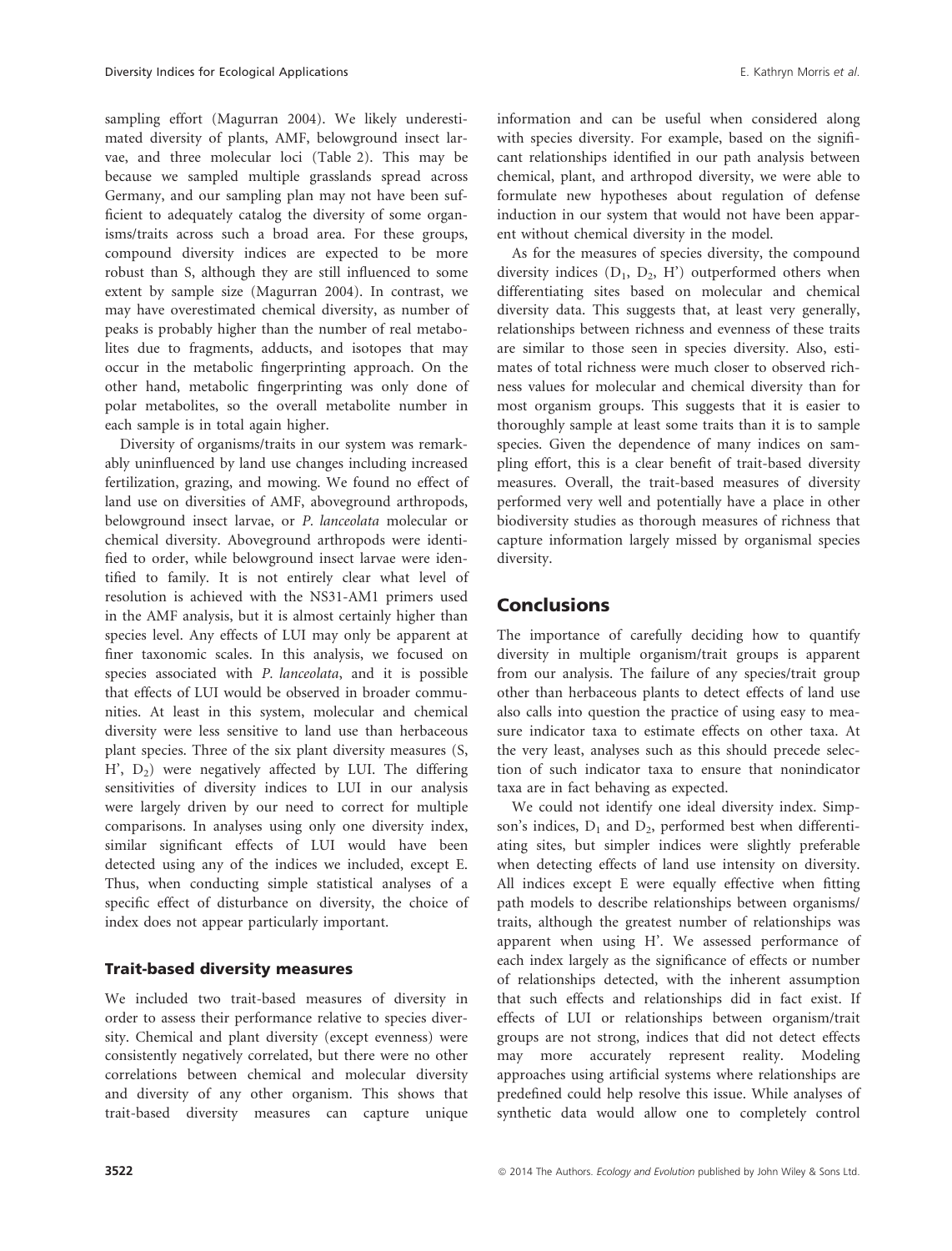community structure and avoid biases related to varying sample sizes, such an approach would also disallow the ecological realism obtained in the present analysis. It is clear that relationships between diversity indices do not always follow mathematically predicted patterns (Stirling and Wilsey 2001; Nagendra 2002), and it is therefore important to perform analyses such as these on real data to ensure that conclusions will be valid in the field.

Other attempts to identify an ideal diversity measure have failed to find one, and instead suggest reporting at least two measures (Whittaker 1972; Stirling and Wilsey 2001; Heino et al. 2008). Including multiple diversity measures, spread along Hill's continuum (Hill 1973), provided us with a more complete understanding of how shifts in rare and abundant species were driving interactions. Additional benefits of using the Hill series instead of the closely related more traditional indices include the simplified interpretation of results because units are always in effective number of species regardless of the position along the series (Jost 2006). Furthermore, effective species numbers behave as one would intuitively expect when diversity is doubled or halved, while other standard indices of diversity  $(H', D_1, D_2)$  do not (Jost 2006).

## Recommendations for implementation

Data mining to identify an index providing strong significant effects should be discouraged. We advocate a priori selection of, at most, a small number of diversity measures along Hill's series that are expected to capture the important aspects of diversity in the system under study. If effects are expected to be more apparent in rare species/traits, then S would be appropriate. However, if dominant species/traits are expected to be more important, then  $D_1$ ,  $D_2$  and BP would be more appropriate. H' could be used in situations where rare and abundant species/traits are expected to be equally important. Comparison of a few carefully chosen indices could greatly enhance understanding of the complex components driving diversity.

# Acknowledgments

We would like to thank Ruth Lintermann for help in the laboratory at FU Berlin, and Ivonne Halboth, Sabina Reschke, and Christoph Rothenwöhrer for help in the field. We also thank Nico Blüthgen and the local managers for their work leading to the development of the land use intensity index. We thank the managers of the three exploratories, Swen Renner, Sonja Gockel, Kerstin Wiesner, and Martin Gorke for their work in maintaining the plot and project infrastructure; Simone Pfeiffer and Christiane Fischer giving support through the central office, Michael Owonibi for managing the central data base, and Eduard Linsenmair, Dominik Hessenmöller, Jens Nieschulze, Ingo Schöning, Ernst-Detlef Schulze, Wolfgang W. Weisser,and the late Elisabeth Kalko for their role in setting up the Biodiversity Exploratories project. This work was funded by the DFG Priority Program 1374 "Infrastructure-Biodiversity-Exploratories". Fieldwork permits were given by state environmental offices of Baden-Württemberg, Thüringen, and Brandenburg according to §72 BbgNatSchG.

# Data Accessibility

R scripts needed to complete the analyses described here, along with sample data sets, can be found in the supplementary information.

# Conflict of Interest

None declared.

### References

- Barton, K. E., and M. D. Bowers. 2006. Neighbor species differentially alter resistance phenotypes in Plantago. Oecologia 150:442–452.
- Berger, W. H., and F. L. Parker. 1970. Diversity of planktonic foraminifera in deep-sea sediments. Science 168:1345–1347.
- Blüthgen, N., C. F. Dormann, D. Prati, V. H. Klaus, T. Kleinebecker, N. Hölzel, et al. 2012. A quantitative index of land-use intensity in grasslands: integrating mowing, grazing and fertilization. Basic Appl. Ecol. 13:202–220.
- Caruso, T., G. Pigino, F. Bernini, R. Bargagli, and M. Migliorini. 2007. The Berger-Parker index as an effective tool for monitoring the biodiversity of disturbed soils: a case study on Mediterranean oribatid (Acari: Oribatida) assemblages. Biodivers. Conserv. 16:3277–3285.
- DeBenedictis, P. A. 1973. On the correlations between certain diversity indices. Am. Nat. 107:295–302.
- Fischer, M., O. Bossdorf, S. Gockel, F. Hänsel, A. Hemp, D. Hessenmöller, et al. 2010. Implementing large-scale and long-term functional biodiversity research: the Biodiversity Exploratories. Basic Appl. Ecol. 11:473–485.
- Fontana, A., M. Reichelt, S. Hempel, J. Gershenzon, and S. B. Unsicker. 2009. The effects of arbuscular mycorrhizal fungi on direct and indirect defense metabolites of Plantago lanceolata L. J. Chem. Ecol. 35:833–843.
- Fox, J. 2006. Structural equation modeling with the sem package in R. Struct. Equ. Model. 13:465–486.
- Frankham, R., J. D. Ballou, and D. A. Briscoe. 2002. Introduction to conservation genetics. Cambridge Univ. Press, Cambridge, U.K.